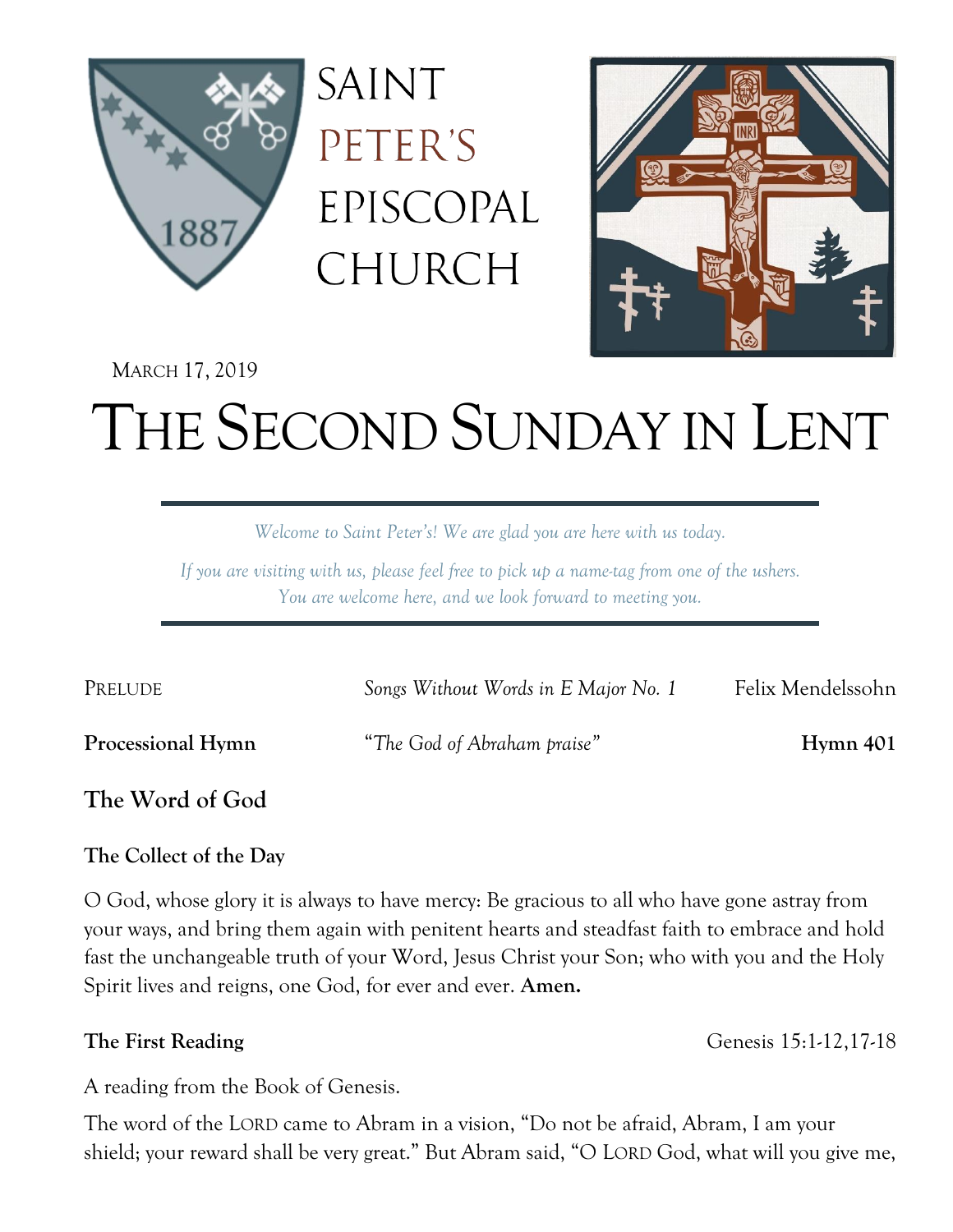for I continue childless, and the heir of my house is Eliezer of Damascus?" And Abram said, "You have given me no offspring, and so a slave born in my house is to be my heir." But the word of the LORD came to him, "This man shall not be your heir; no one but your very own issue shall be your heir." He brought him outside and said, "Look toward heaven and count the stars, if you are able to count them." Then he said to him, "So shall your descendants be." And he believed the LORD; and the LORD reckoned it to him as righteousness.

Then he said to him, "I am the LORD who brought you from Ur of the Chaldeans, to give you this land to possess." But he said, "O LORD God, how am I to know that I shall possess it?" He said to him, "Bring me a heifer three years old, a female goat three years old, a ram three years old, a turtledove, and a young pigeon." He brought him all these and cut them in two, laying each half over against the other; but he did not cut the birds in two. And when birds of prey came down on the carcasses, Abram drove them away. As the sun was going down, a deep sleep fell upon Abram, and a deep and terrifying darkness descended upon him.

When the sun had gone down and it was dark, a smoking fire pot and a flaming torch passed between these pieces. On that day the LORD made a covenant with Abram, saying, "To your descendants I give this land, from the river of Egypt to the great river, the river Euphrates."

| The Response                                                                                                                                   | Read responsively by half verse                                                                                                                   | Psalm 27 |
|------------------------------------------------------------------------------------------------------------------------------------------------|---------------------------------------------------------------------------------------------------------------------------------------------------|----------|
| The LORD is my light and my salvation;<br>whom then shall I fear? *<br>the LORD is the strength of my life;<br>of whom then shall I be afraid? |                                                                                                                                                   |          |
| stumbled and fell.                                                                                                                             | When evildoers came upon me to eat up my flesh, *<br>it was they, my foes and my adversaries, who                                                 |          |
| Though an army should encamp against me, *<br>yet my heart shall not be afraid;                                                                |                                                                                                                                                   |          |
| And though war should rise up against me, *<br>yet will I put my trust in him.                                                                 |                                                                                                                                                   |          |
| One thing have I asked of the LORD;<br>one thing I seek; *                                                                                     | that I may dwell in the house of the LORD all the days of my life;                                                                                |          |
| To behold the fair beauty of the LORD <sup>*</sup><br>and to seek him in his temple.                                                           |                                                                                                                                                   |          |
|                                                                                                                                                | For in the day of trouble he shall keep me safe in his shelter; *<br>he shall hide me in the secrecy of his dwelling and set me high upon a rock. |          |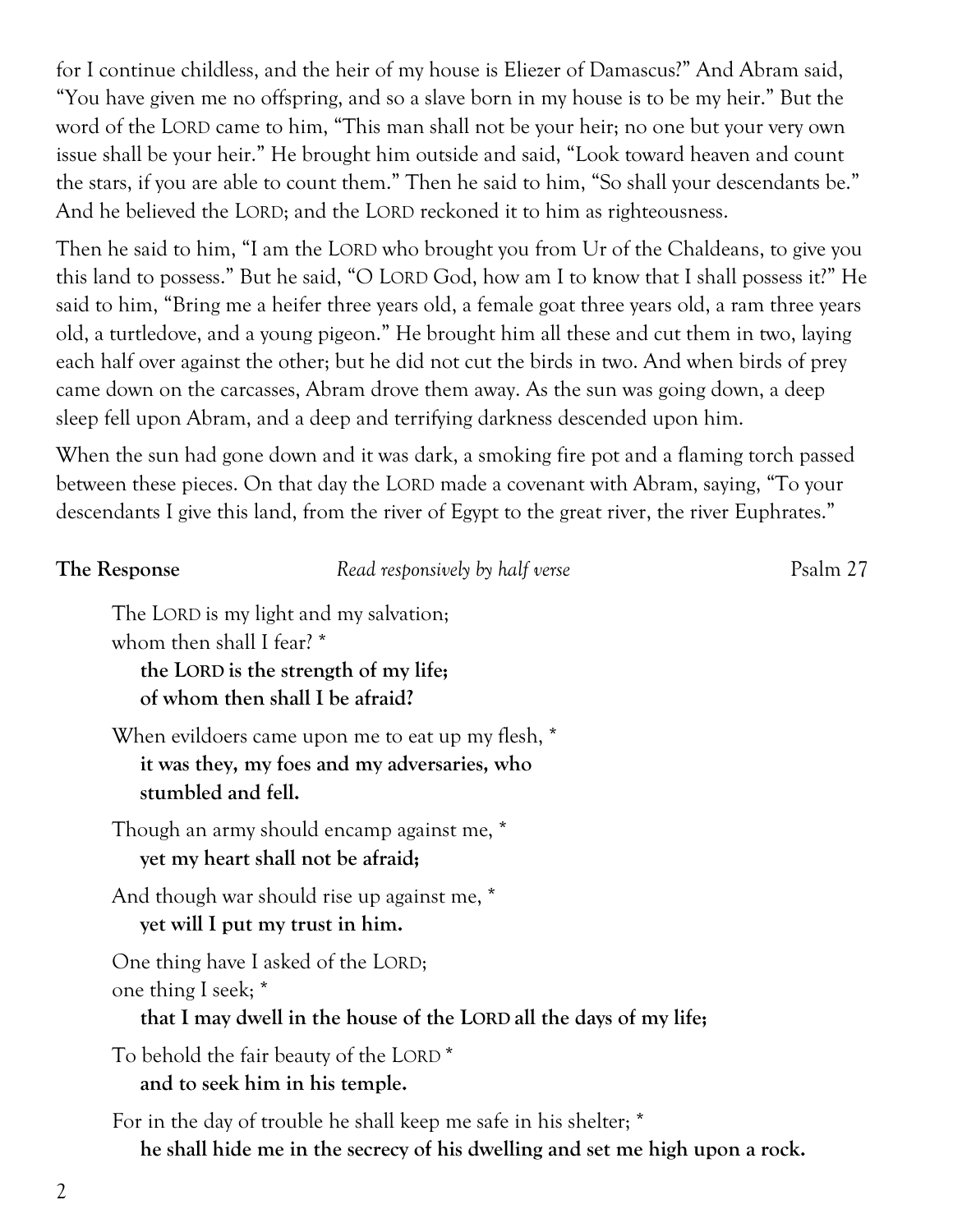Even now he lifts up my head \*

**above my enemies round about me.**

Therefore I will offer in his dwelling an oblation with sounds of great gladness; \*

**I will sing and make music to the LORD.**

Hearken to my voice, O LORD, when I call; \* **have mercy on me and answer me.**

You speak in my heart and say, "Seek my face." \* **Your face, LORD, will I seek.**

Hide not your face from me, \* **nor turn away your servant in displeasure.**

You have been my helper;

cast me not away; \*

**do not forsake me, O God of my salvation.**

Though my father and my mother forsake me, \* **the LORD will sustain me.**

Show me your way, O LORD;\*

**lead me on a level path, because of my enemies.**

Deliver me not into the hand of my adversaries, \* **for false witnesses have risen up against me, and also those who speak malice.**

What if I had not believed that I should see the goodness of the LORD \* **in the land of the living!**

O tarry and await the LORD'S pleasure; be strong, and he shall comfort your heart; \* **wait patiently for the LORD.**

#### **The Second Reading** Philippians 3:17-4:1

A reading from the Letter of Paul to the Philippians.

Brothers and sisters, join in imitating me, and observe those who live according to the example you have in us. For many live as enemies of the cross of Christ; I have often told you of them, and now I tell you even with tears. Their end is destruction; their god is the belly; and their glory is in their shame; their minds are set on earthly things. But our citizenship is in heaven, and it is from there that we are expecting a Savior, the Lord Jesus Christ. He will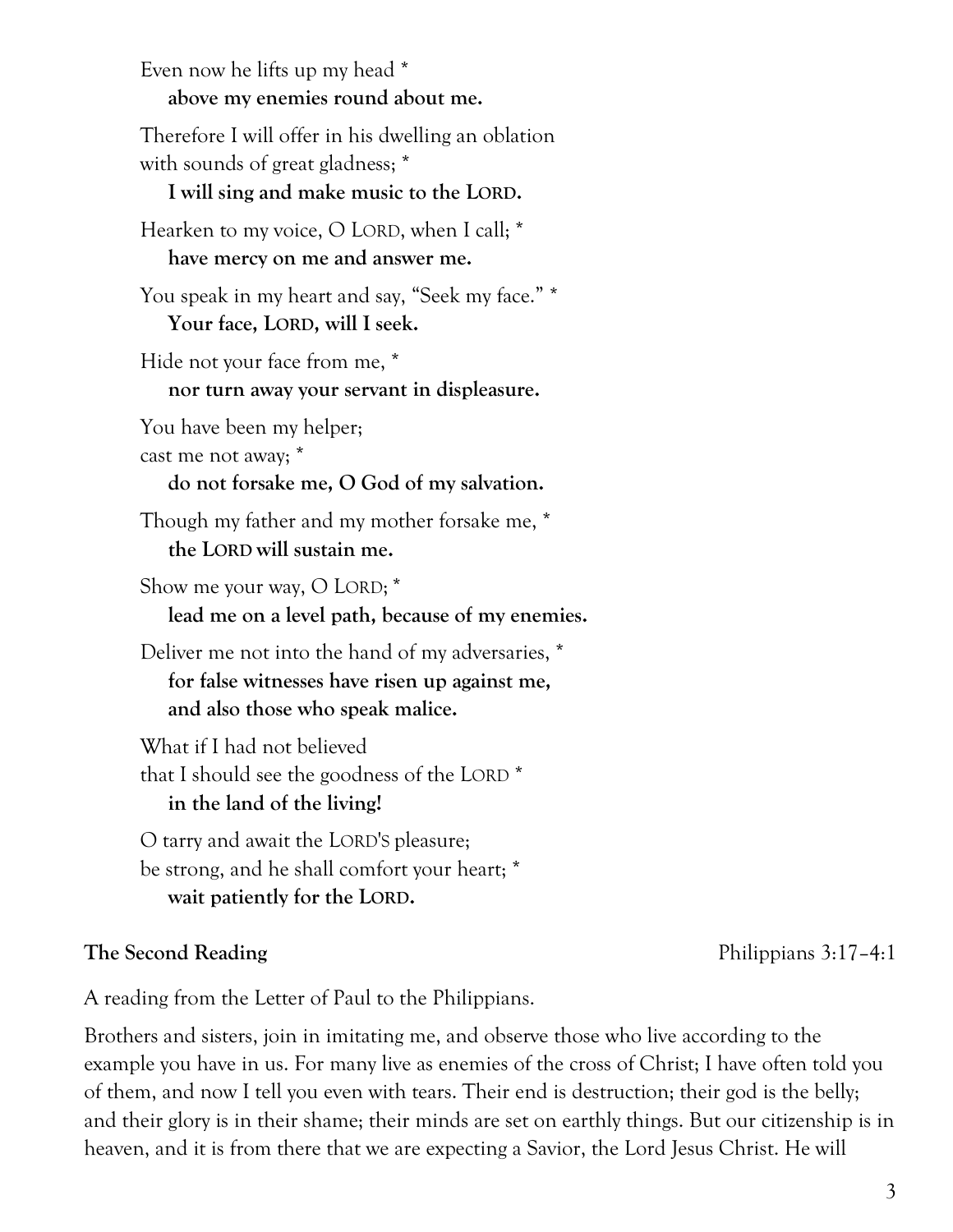transform the body of our humiliation that it may be conformed to the body of his glory, by the power that also enables him to make all things subject to himself. Therefore, my brothers and sisters, whom I love and long for, my joy and crown, stand firm in the Lord in this way, my beloved.

**Sequence Hymn**  $\bullet$  "*Blessed Jesus, at thy word*" Hymn 440

#### **The Holy Gospel** Luke 13:31-35

Some Pharisees came and said to Jesus, "Get away from here, for Herod wants to kill you." He said to them, "Go and tell that fox for me, 'Listen, I am casting out demons and performing cures today and tomorrow, and on the third day I finish my work. Yet today, tomorrow, and the next day I must be on my way, because it is impossible for a prophet to be killed outside of Jerusalem.' Jerusalem, Jerusalem, the city that kills the prophets and stones those who are sent to it! How often have I desired to gather your children together as a hen gathers her brood under her wings, and you were not willing! See, your house is left to you. And I tell you, you will not see me until the time comes when you say, 'Blessed is the one who comes in the name of the Lord.'"

#### **The Rite of Holy Baptism**

*The Celebrant says*

The Candidate for Holy Baptism will now be presented.

*Sponsor*

I present *N*. to receive the Sacrament of Baptism.

*The Celebrant asks the candidate when presented*

Do you desire to be baptized? *Candidate* I do.

*Then the Celebrant asks the following questions of the candidate.* 

*Question* Do you renounce Satan and all the spiritual forces of wickedness that rebel against God? *Answer* I renounce them.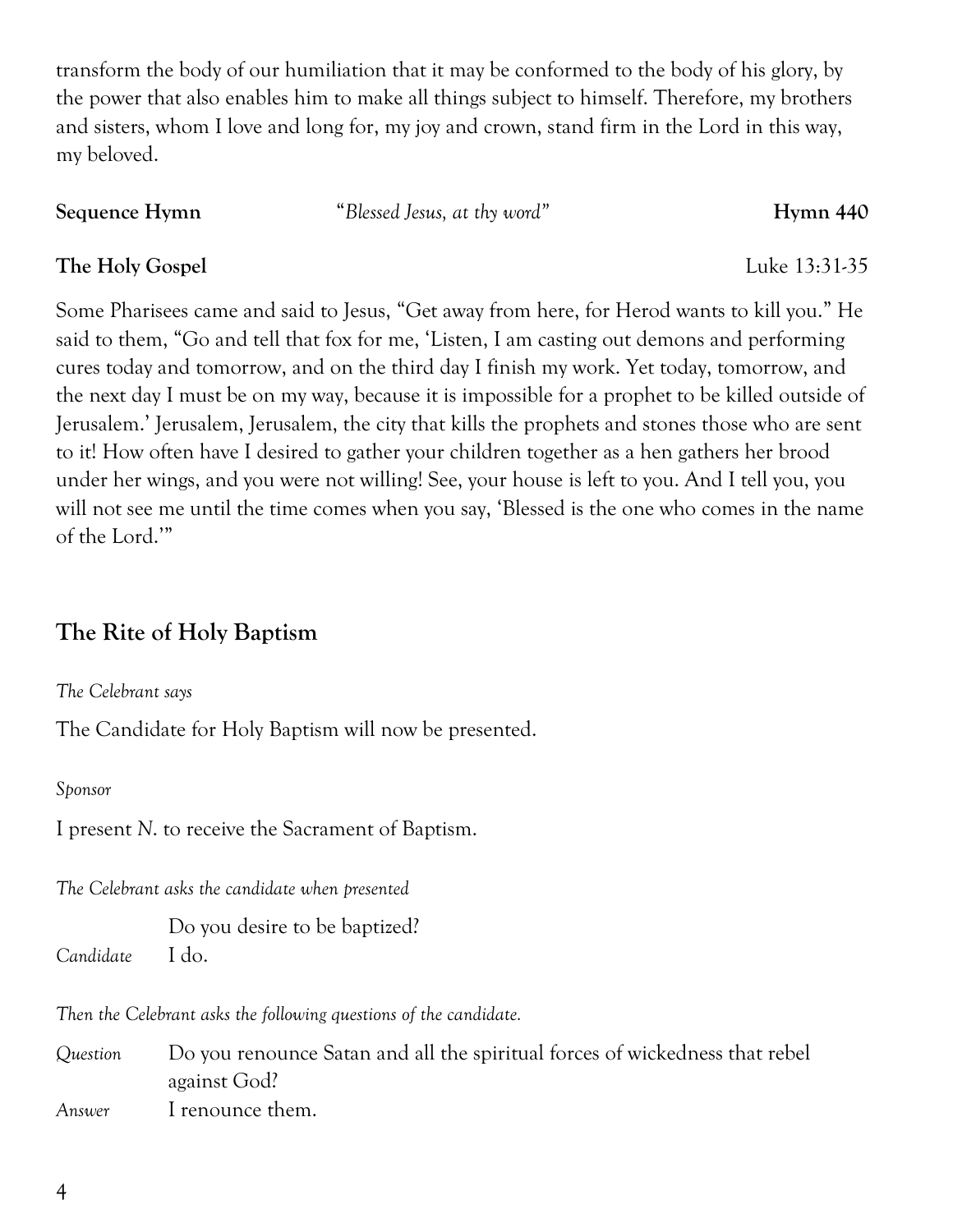| Question | Do you renounce the evil powers of this world which corrupt and destroy the<br>creatures of God? |
|----------|--------------------------------------------------------------------------------------------------|
| Answer   | I renounce them.                                                                                 |
| Question | Do you renounce all sinful desires that draw you from the love of God?                           |
| Answer   | I renounce them.                                                                                 |
| Question | Do you turn to Jesus Christ and accept him as your Savior?                                       |
| Answer   | I do.                                                                                            |
| Question | Do you put your whole trust in his grace and love?                                               |
| Answer   | I do.                                                                                            |
| Question | Do you promise to follow and obey him as your Lord?                                              |
| Answer   | I do.                                                                                            |

*The Celebrant addresses the congregation, saying*

Will you who witness these vows do all in your power to support him in his life in Christ? *People* **We will**.

*The Celebrant then says*

Let us join with those who commit themselves to Christ and renew our own baptismal covenant.

#### **The Baptismal Covenant**

| Celebrant | Do you believe in God the Father?                    |  |
|-----------|------------------------------------------------------|--|
| People    | I believe in God, the Father almighty,               |  |
|           | creator of heaven and earth.                         |  |
| Celebrant | Do you believe in Jesus Christ, the Son of God?      |  |
| People    | I believe in Jesus Christ, his only Son, our Lord.   |  |
|           | He was conceived by the power of the Holy Spirit     |  |
|           | and born of the Virgin Mary.                         |  |
|           | He suffered under Pontius Pilate,                    |  |
|           | was crucified, died, and was buried.                 |  |
|           | He descended to the dead.                            |  |
|           | On the third day he rose again.                      |  |
|           | He ascended into heaven,                             |  |
|           | and is seated at the right hand of the Father.       |  |
|           | He will come again to judge the living and the dead. |  |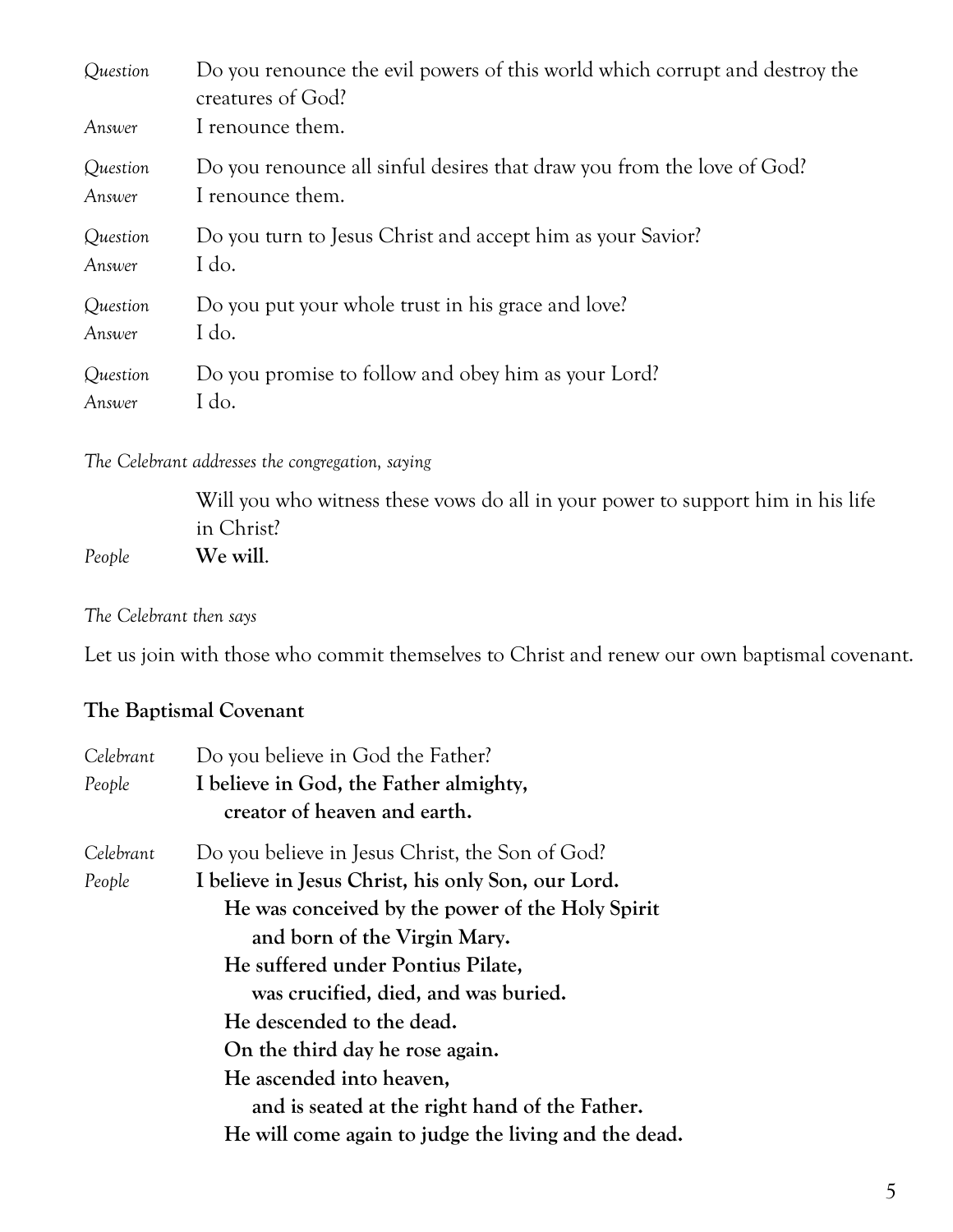| Celebrant           | Do you believe in God the Holy Spirit?                                                                       |
|---------------------|--------------------------------------------------------------------------------------------------------------|
| People              | I believe in the Holy Spirit,                                                                                |
|                     | the holy catholic Church,                                                                                    |
|                     | the communion of saints,                                                                                     |
|                     | the forgiveness of sins,                                                                                     |
|                     | the resurrection of the body,                                                                                |
|                     | and the life everlasting.                                                                                    |
| Celebrant           | Will you continue in the apostles' teaching and fellowship, in the breaking of<br>bread, and in the prayers? |
| People              | I will, with God's help.                                                                                     |
| Celebrant           | Will you persevere in resisting evil, and, whenever you fall into sin, repent and<br>return to the Lord?     |
| People              | I will, with God's help.                                                                                     |
| Celebrant<br>People | Will you proclaim by word and example the Good News of God in Christ?<br>I will, with God's help.            |
| Celebrant<br>People | Will you seek and serve Christ in all persons, loving your neighbor as yourself?<br>I will, with God's help. |
| Celebrant           | Will you strive for justice and peace among all people, and respect the dignity of<br>every human being?     |
| People              | I will, with God's help.                                                                                     |

#### **Prayers for the Candidates**

*The Celebrant then says to the congregation*

Let us now pray for this person who is to receive the Sacrament of new birth.

| Leader                | Deliver him, O Lord, from the way of sin and death.                            |
|-----------------------|--------------------------------------------------------------------------------|
| People                | Lord, hear our prayer.                                                         |
| Leader                | Open him heart to your grace and truth.                                        |
| People                | Lord, hear our prayer.                                                         |
| Leader                | Fill him with your holy and life-giving Spirit.                                |
| People                | Lord, hear our prayer.                                                         |
| Leader                | Keep him in the faith and communion of your holy Church.                       |
| People                | Lord, hear our prayer.                                                         |
| Leader<br>People<br>6 | Teach him to love others in the power of the Spirit.<br>Lord, hear our prayer. |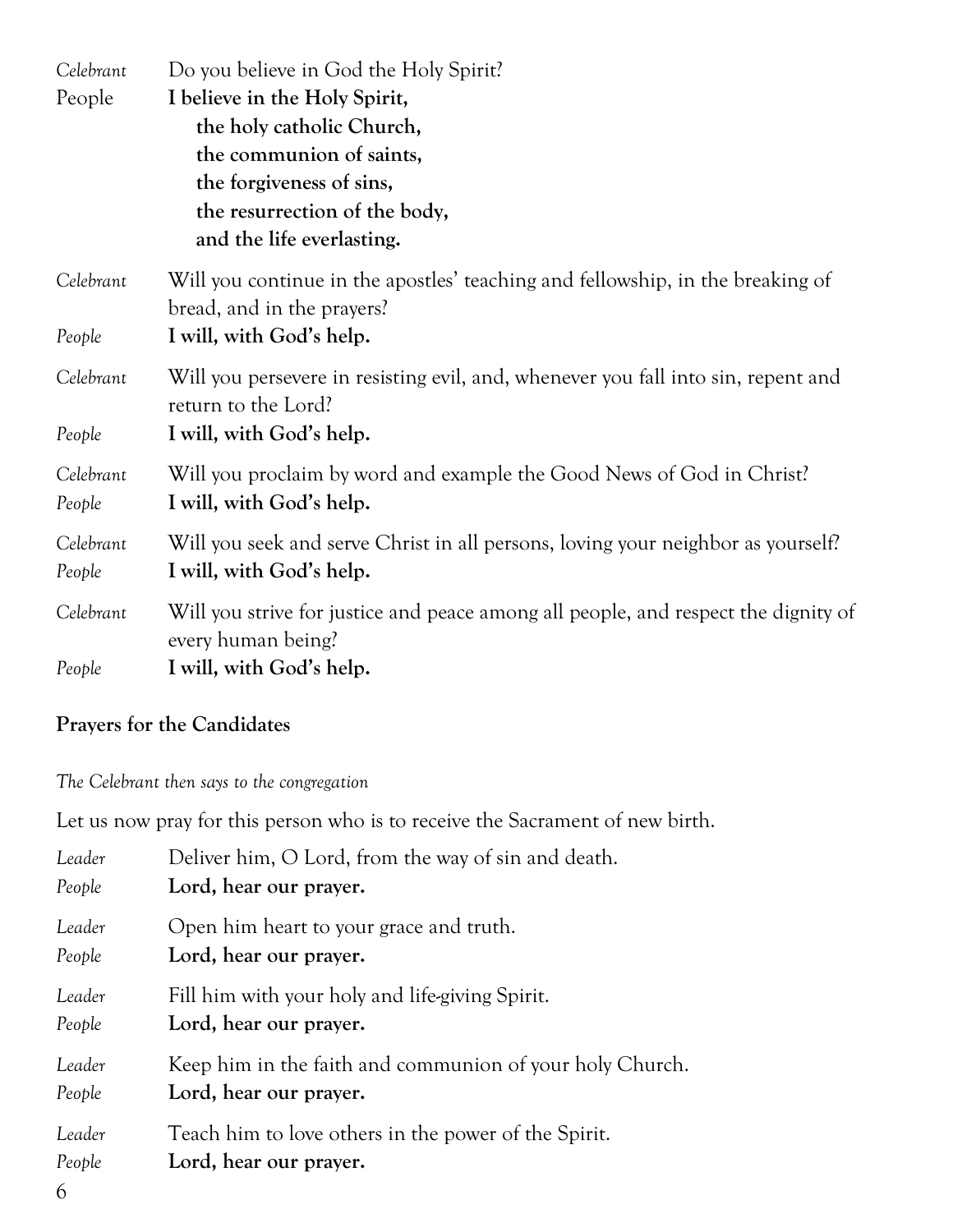| Leader | Send him into the world in witness to your love.   |
|--------|----------------------------------------------------|
| People | Lord, hear our prayer.                             |
| Leader | Bring him to the fullness of your peace and glory. |
| People | Lord, hear our prayer.                             |

#### *The Celebrant says*

Grant, O Lord, that all who are baptized into the death of Jesus Christ your Son may live in the power of his resurrection and look for him to come again in glory; who lives and reigns now and for ever. **Amen.**

#### **Thanksgiving over the Water**

*The Celebrant blesses the water, first saying*

|           | The Lord be with you.                      |
|-----------|--------------------------------------------|
| People    | And also with you.                         |
| Celebrant | Let us give thanks to the Lord our God.    |
| People    | It is right to give him thanks and praise. |

#### *Celebrant*

We thank you, Almighty God, for the gift of water. Over it the Holy Spirit moved in the beginning of creation. Through it you led the children of Israel out of their bondage in Egypt into the land of promise. In it your Son Jesus received the baptism of John and was anointed by the Holy Spirit as the Messiah, the Christ, to lead us, through his death and resurrection, from the bondage of sin into everlasting life.

We thank you, Father, for the water of baptism. In it we are buried with Christ in his death. By it we share in his resurrection. Through it we are reborn by the Holy Spirit. Therefore in joyful obedience to your Son, we bring into his fellowship those who come to him in faith, baptizing them in the name of the Father, and of the Son, and of the Holy Spirit.

*At the following words, the Celebrant touches the water*

Now sanctify this water, we pray you, by the power of your Holy Spirit, that those who are here cleansed from sin and born again may continue for ever in the risen life of Jesus Christ our Savior.

To him, to you, and to the Holy Spirit, be all honor and glory, now and for ever. **Amen**.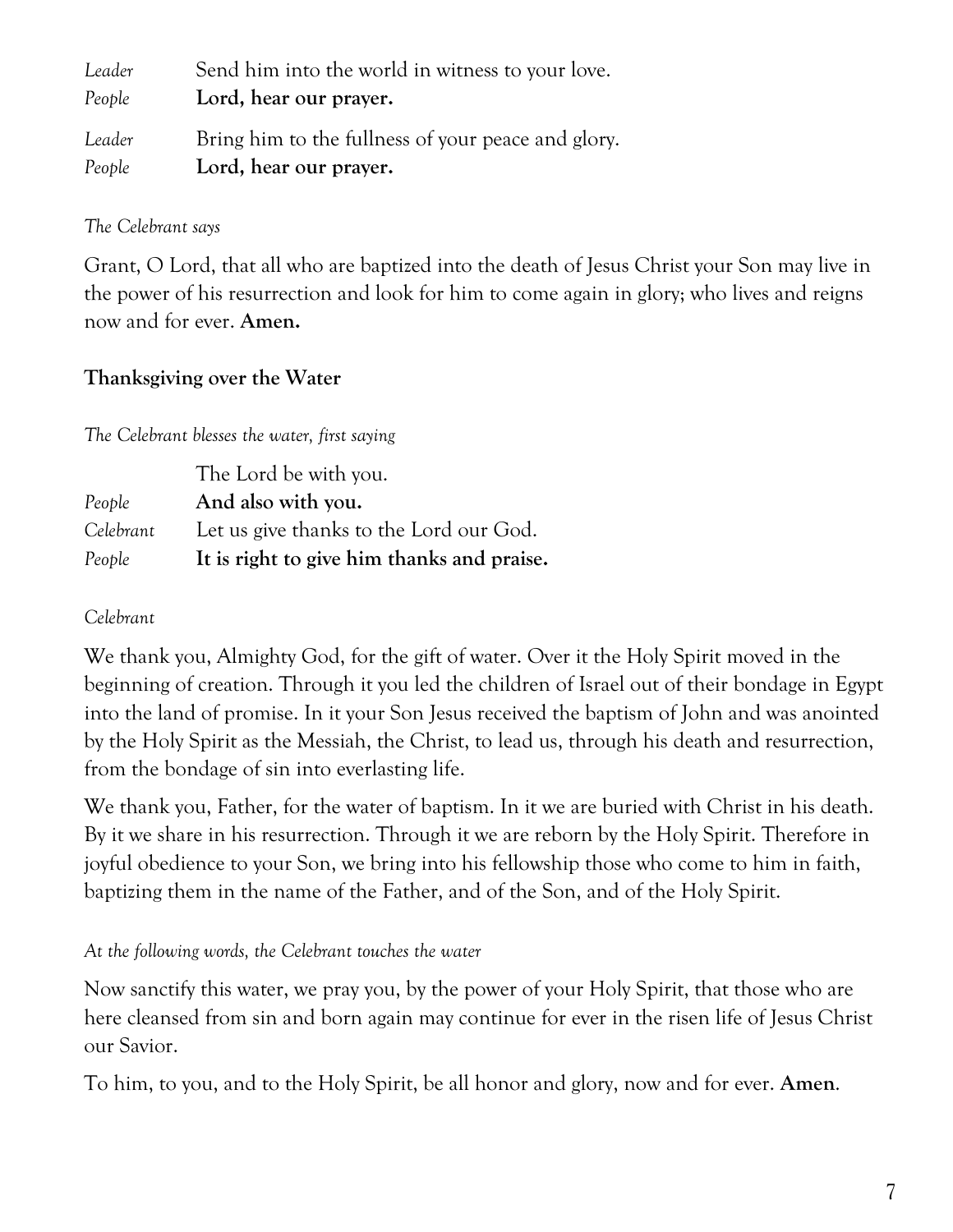#### **The Baptism**

*The Celebrant pours water upon the candidate, saying*

Greg, I baptize you in the Name of the Father, and of the Son, and of the Holy Spirit. **Amen**.

*Then the Celebrant places a hand on the person's head, marking on the forehead the sign of the cross saying* Greg, you are sealed by the Holy Spirit in Baptism and marked as Christ's own for ever. **Amen**.

*The Celebrant, at a place in full sight of the congregation, prays over them, saying*

Let us pray.

Heavenly Father, we thank you that by water and the Holy Spirit you have bestowed upon this your servant the forgiveness of sin, and have raised him to the new life of grace. Sustain him, O Lord, in your Holy Spirit. Give him an inquiring and discerning heart, the courage to will and to persevere, a spirit to know and to love you, and the gift of joy and wonder in all your works. **Amen**.

*The Celebrant says*

Let us welcome the newly baptized.

#### *Celebrant and People*

**We receive you into the household of God. Confess the faith of Christ crucified, proclaim his resurrection, and share with us in his eternal priesthood.**

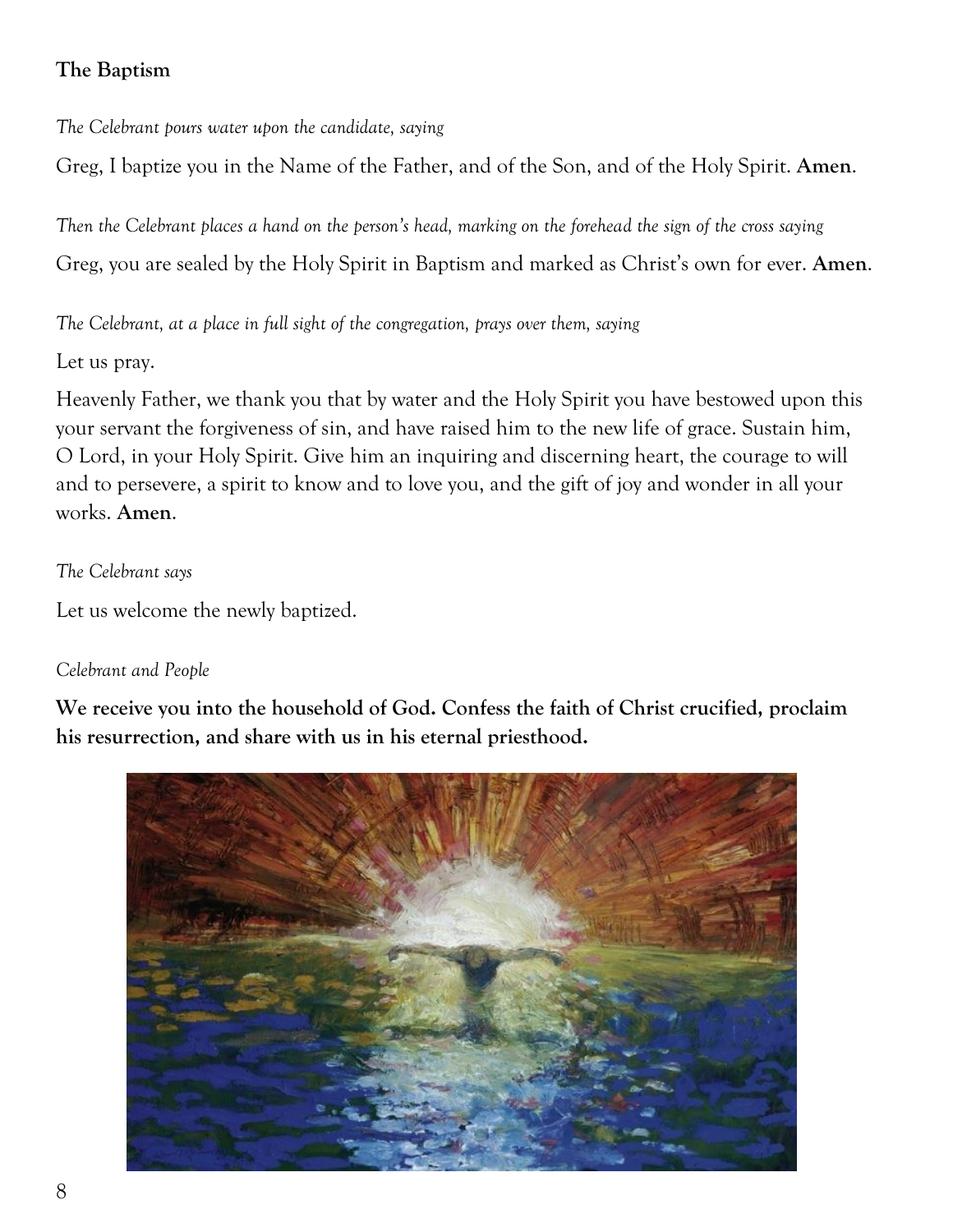| <b>Offertory Hymn</b>                                               | "Beneath the cross of Jesus"                                                                                                                                                                                                                                                                   | Hymn 498       |
|---------------------------------------------------------------------|------------------------------------------------------------------------------------------------------------------------------------------------------------------------------------------------------------------------------------------------------------------------------------------------|----------------|
|                                                                     | All baptized persons are welcome to receive communion. If you would prefer not<br>to receive, you are invited to come forward for a blessing-just place your arms across your<br>chest to indicate that you would like to receive a blessing instead.<br>Gluten-free hosts are also available. |                |
| <b>COMMUNION INTERLUDE</b>                                          | Sonata in A Major No. 13                                                                                                                                                                                                                                                                       | Franz Schubert |
| The Solemn Prayer                                                   |                                                                                                                                                                                                                                                                                                |                |
|                                                                     | In Lent, in place of a seasonal blessing, a solemn Prayer over the People is used, as follows.                                                                                                                                                                                                 |                |
| The Deacon, or in the absence of a deacon, the Celebrant says       |                                                                                                                                                                                                                                                                                                |                |
| Bow down before the LORD.                                           |                                                                                                                                                                                                                                                                                                |                |
| The people kneel or bow and the Celebrant says the following prayer |                                                                                                                                                                                                                                                                                                |                |
| Amen.                                                               | Keep this your family, Lord, with your never-failing mercy, that relying solely on the help of<br>your heavenly grace, they may be upheld by your divine protection; through Christ our Lord.                                                                                                  |                |
| Recessional Hymn                                                    | "Now let us all with one accord"                                                                                                                                                                                                                                                               | Hymn 147       |
| <b>POSTLUDE</b>                                                     | Shepherd Me O God                                                                                                                                                                                                                                                                              | Marty Haugen   |
|                                                                     |                                                                                                                                                                                                                                                                                                |                |

Please join us for coffee hour following the service!

Our discussions of Rowan Williams' *Being Disciples* continue following the service today! All are welcome to join in the conversation.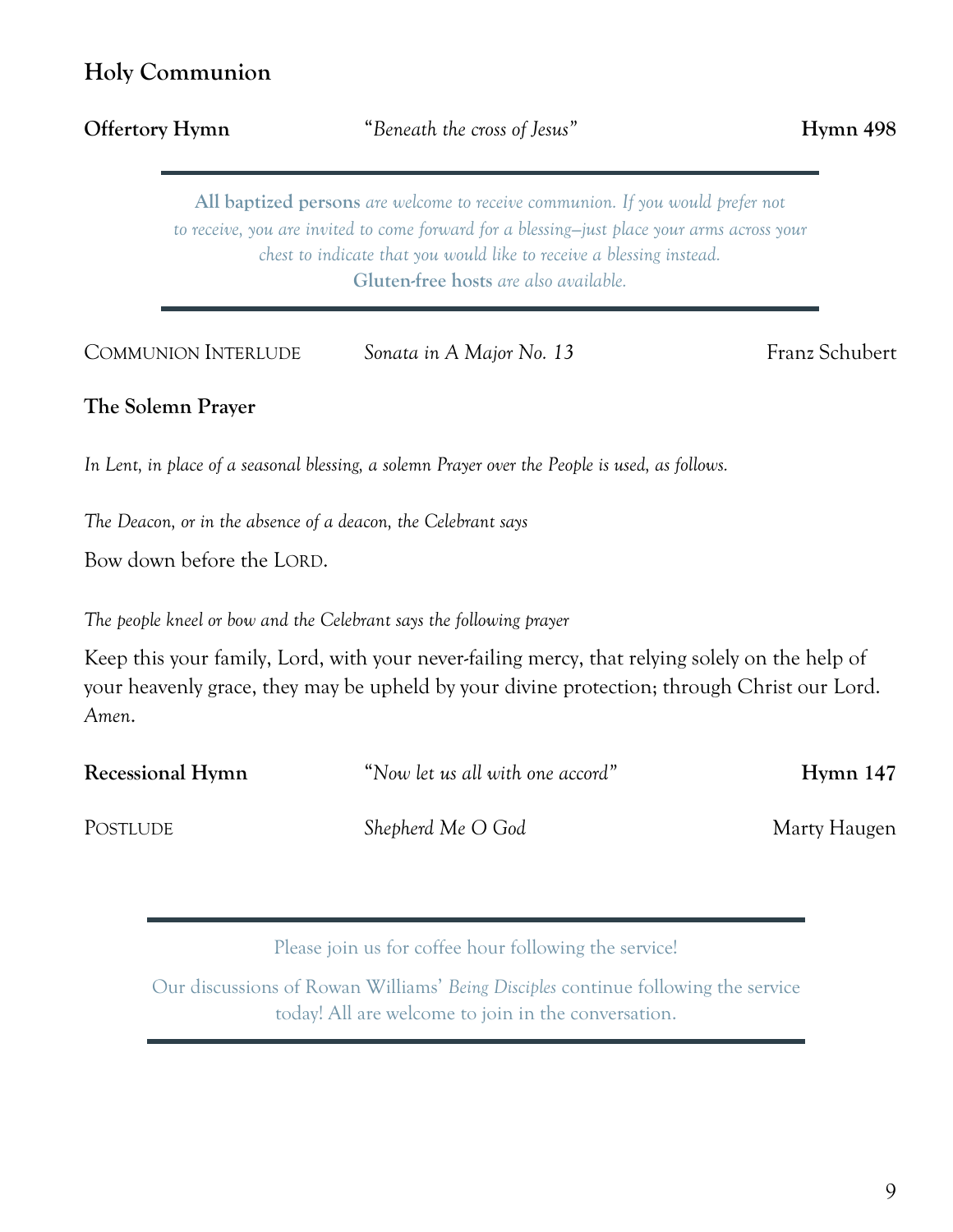#### **The Prayer List**

*In our prayers today and this week, we are asked to remember*

Our **Clergy**: Justin, Archbishop of Canterbury; Michael, our Presiding Bishop; Jeff, our Bishop; Shane and Ellen, our priests.

This **Country** and **City**: for our national and our local elected leaders.

Those **Sick** in body, mind, or spirit: Pam and Bruce, Paul and Joyce, the Sexton Family, Carol, Angel, Mark, Joe, Ted, Mary Katherine, Craig, Maryanne, Matthew, Tara, Larry, and Sabrina.

The **Needs** of those in our Parish: for perseverance and insight for Father Shane as he works on his dissertation; for Qiana Johnson, as she continues in discernment for Ordination to the diaconate.

Those who have **Died**, and those who **Mourn**: for Barb Vanseth (friend of Betsy Lent); Robert Almquist (friend of Kate Wulle-Dugan); and John Yount (friend of Kate Wulle-Dugan).

For the future life of Saint Peter's.

*We are also asked to give thanks* 

For those celebrating **birthdays**, especially Kate Wulle-Dugan, Randall Harper, and Nancy Fifield.

For the **Fellowship** awarded to Father Shane, enabling him to finish his dissertation by next Spring.

For the ministry of **Deacon Nancy Meyer** among us, and for her safe arrival in New Hampshire last week.

For the **hospitality** of Wellington Avenue United Church of Christ.

*If you would like to add anything to the prayer list–a request or a thanksgiving–please let Tom Stabnicki know by emailing him at tomstabnicki@yahoo.com.*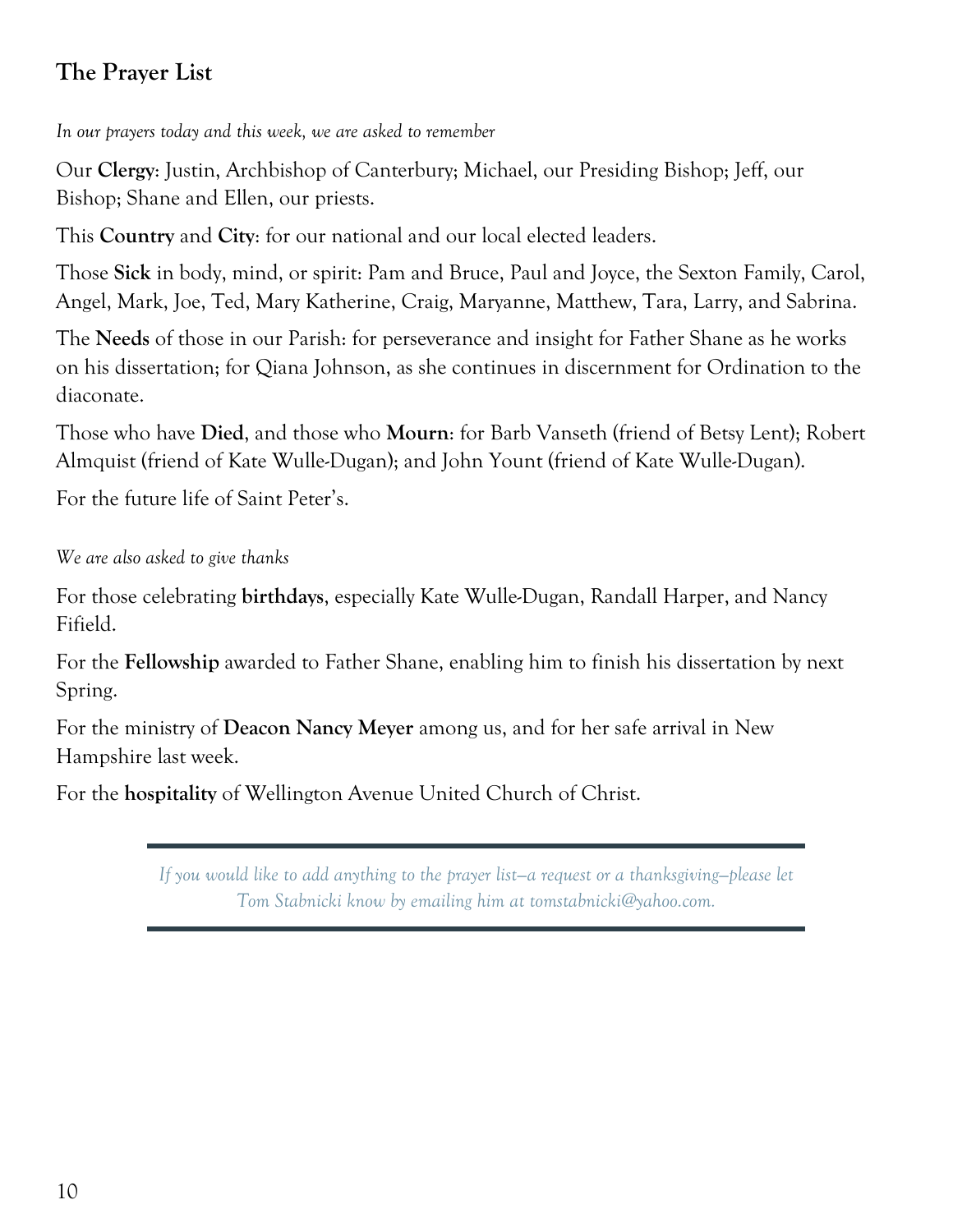### **Announcements and Upcoming Events**

### March 17 (Sun.) The Second Sunday in Lent *10:00 Holy Eucharist* March 20 (Wed.) Wednesday Lenten Program *6:40 Evening Prayer; 7:00 Dinner and Discussion (see below for details)* March 24 (Sun.) The Third Sunday in Lent *10:00 Holy Eucharist* March 25–30 Father Shane Out of Town *Church office remains open.*  March 31 (Sun.) Dinner at the Crib (Outreach Opportunity) *Contact Jordan Rutledge (jordanlrutledge@gmail.com) for details.*  April 7 (Sun.) Parishioner Qiana Johnson: Voice Recital of art songs, arias, spirituals *3:00 pm at WAUCC Sanctuary*

#### *The Weeks Ahead*

#### *Wednesday and Sunday Lenten Programs*

Join Father Shane and other members of the Parish to read through Rowan Williams's *Being Christian*, the second book in our Parish Book Series this year. This Wednesday and next Sunday we continue our conversation with chapter two ("Faith, Hope and Love"). Whether you're reading along or not, join in on the conversation, and see the bulletin board for more information!

### **Holy Week at Saint Peter's**